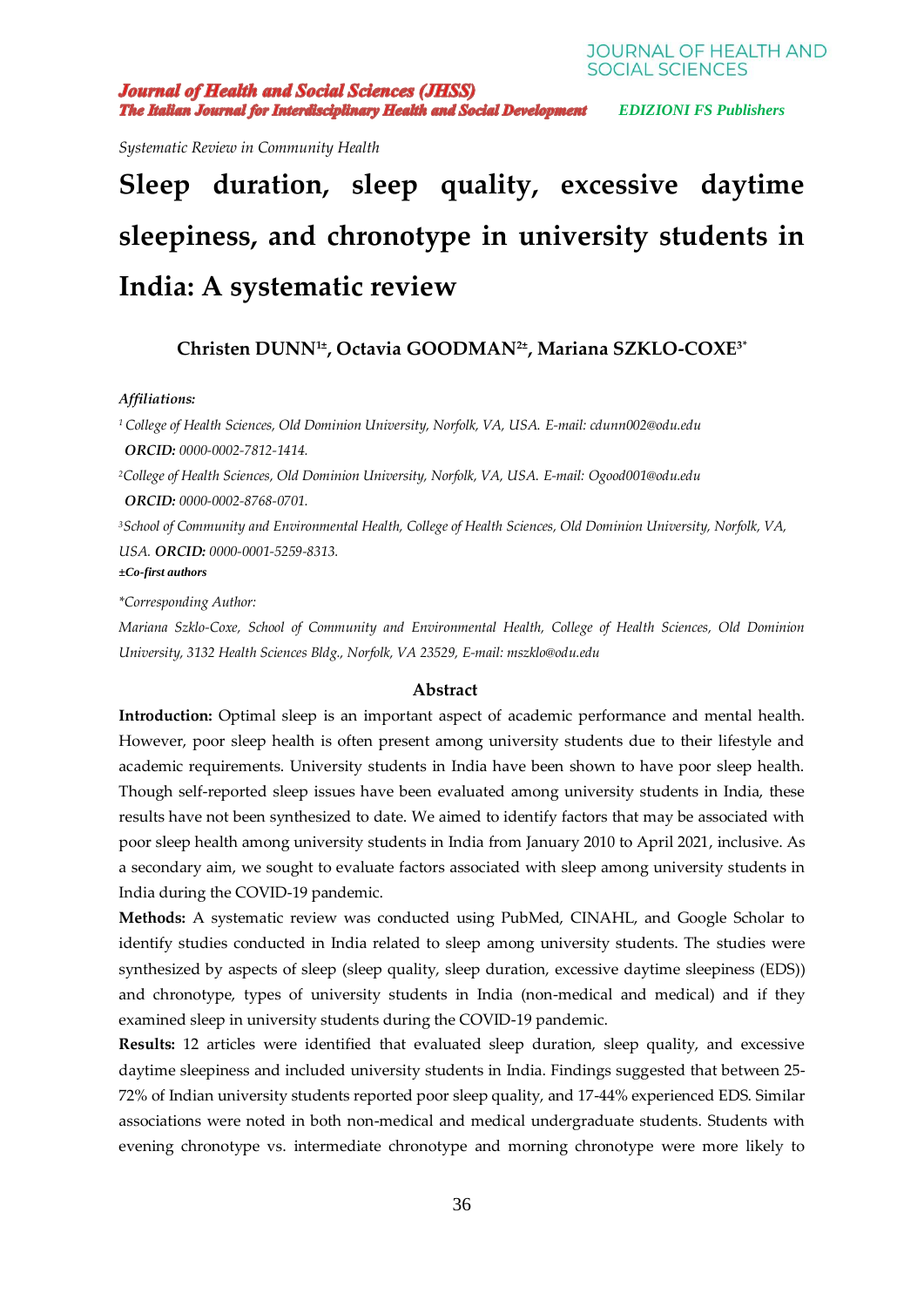experience poor sleep quality. Studies conducted during the COVID-19 pandemic reported differing results of poor sleep quality and increased sleep duration.

**Discussion:** Demographic, psychological, and socio-behavioral factors are statistically significantly related to poor sleep quality, EDS, and short sleep duration among university students in India.

**Take-home message:** Poor sleep quality is prevalent among university students in India. To improve sleep issues among university students in India, researchers should design tailored sleep interventions that account for demographic, psychological, and socio-behavioral factors that may place students at risk for poor sleep quality, excessive daytime sleepiness, and short sleep duration. **Key words:** India; sleep; sleep duration; sleep quality; university.

**Cite this paper as:** Dunn C, Goodman O, Szklo-Coxe M. Sleep duration, sleep quality, excessive daytime sleepiness, and chronotype in university students in India: A systematic review. J Health Soc

Sci. 2022;7(1):36-52. Doi: 10.19204/2022/SLPD3.

Received: 10 February 2022; Accepted: 10 March 2022; Published: 15 March 2022

# **INTRODUCTION**

For optimal health, sleep is vital [1]. Several factors including adequate sleep duration, good quality sleep, proper sleep timing and regularity, and the absence of sleep disorders all play a role in obtaining healthy sleep and promoting optimal health [1]. Inadequate sleep duration and poor sleep quality have been associated with several adverse cardiometabolic health outcomes including hypertension [2], obesity [3], type two diabetes mellitus [3,4], and cardiovascular disease [5]. It is recommended adults aged 18 to 60 obtain at least seven hours of sleep per night to promote optimal health, although some young adults may need more than nine hours of sleep per night [1].

Life pressures and academic stress serve as potential barriers to university students experiencing the proper amount and quality of sleep; poor sleep quality has been associated with psychological factors and behavioral and lifestyle factors [6]. Several factors have been related to excessive sleepiness and sleep quality among college students in India including spending a significant amount of time on the internet and social media, risk-taking behaviors, irregular sleep times, and working too close to bedtimes [7]. Previous research has found an association between poor sleep quality and poor general health among university students in India [8]. As a result of rapid lifestyle changes among youth, the sleep patterns and general health of university students in India have been changing [8]. Additionally, the COVID-19 pandemic has impacted the sleep of college students in India; one study found that 68% of university students reported longer sleep durations during the pandemic [9].

Given the lack of research on sleep in college students in India [10], we conducted a comprehensive systematic review on the current state of sleep and chronotype among university students in India. We examined the prevalence of sleep issues (i.e., poor sleep quality and excessive daytime sleepiness), the impact of COVID-19 on sleep issues, and the identification of psychological, demographic, and socio-behavioral determinants of sleep quality, sleep duration, and excessive daytime sleepiness among university students in India. This review will also explore if there are any demographic differences, specifically in the students' age, year in university, and gender in sleep among university students in India. For the purpose of this review, the terms "undergraduate", "college", and "university" students can be considered interchangeable.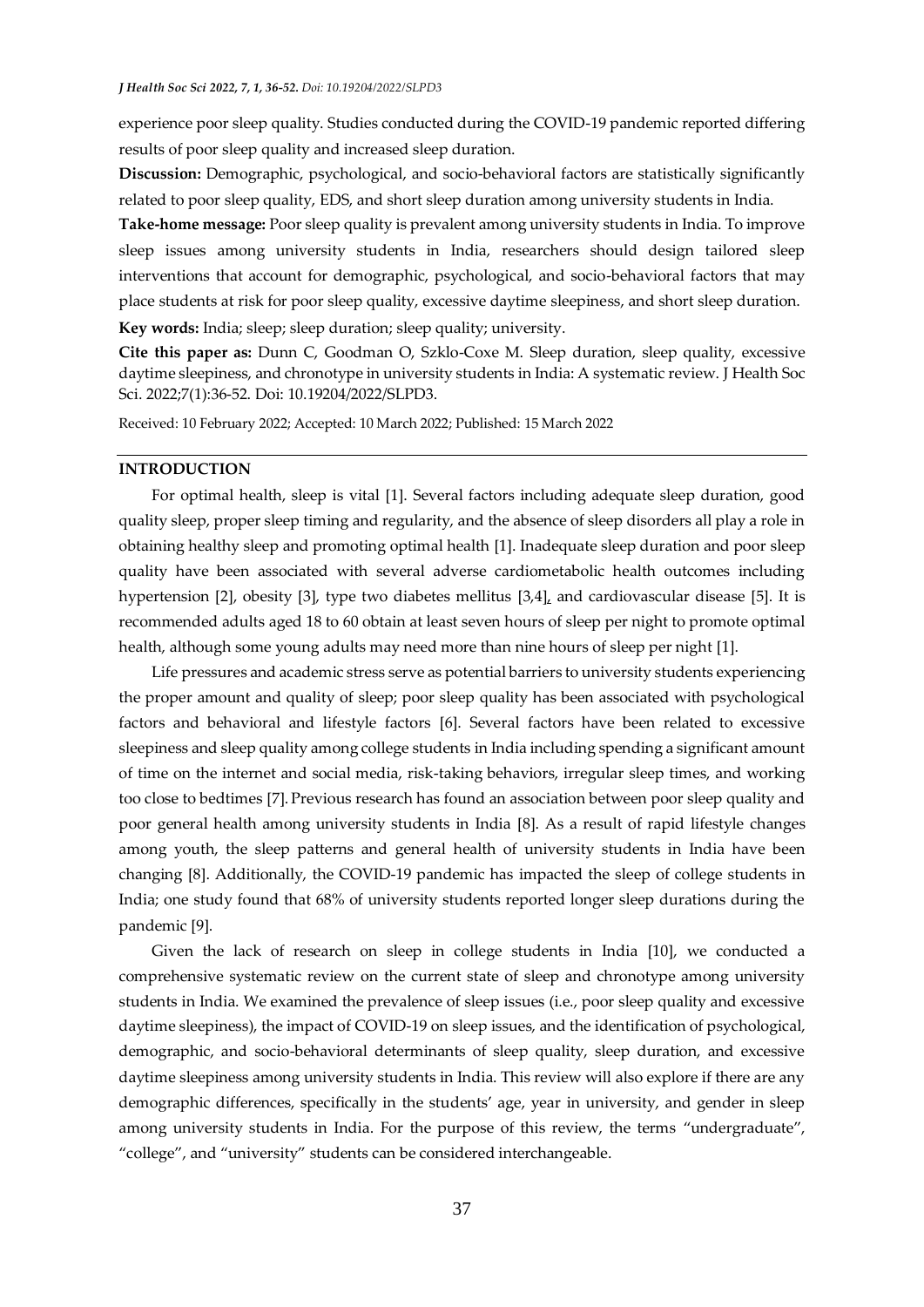#### **METHODS**

#### *Research question*

The PEOD strategy (population, exposure, outcome, study design) was used to develop a research question that guided the direction of this systematic review.

*Population*: University students in India

*Exposures*: Demographic, psychological, and socio-behavioral factors

*Outcomes*: Sleep duration, sleep quality, excessive daytime sleepiness, and chronotype

*Design*: Systematic Review

# *Search strategy*

To identify potential studies to be included in the systematic review, a literature search was conducted in PubMed, Cumulative Index to Nursing and Allied Health Literature (CINAHL), and Google Scholar between February 10, 2021, and April 30, 2021. The search terms utilized were "sleep" and "university students" and "India". An abstract review was conducted to determine whether individual studies met inclusion criteria as follows: studies were included if they were published in the English language, included students attending university in India, and were published from January 1, 2010 – April 30, 2021. Studies were excluded if they did not include university students, did not have the full text in English available, did not evaluate sleep or chronotype, or did not take place in India. The PRISMA 2020 guidelines were followed for the preparation and reporting of the systematic review [11]; however, the review was not registered in PROSPERO.

# *Selection criteria*

CD and OG reviewed titles and abstracts of the articles returned in the searches to determine potential eligibility for inclusion. Full-text articles that met inclusion were then reviewed by CD and OG and included based on the criteria identified above. Agreement between both reviewers was reached prior to inclusion in the systematic review.

### *Data extraction*

After articles were selected for inclusion, the following data were extracted: study type, sample size, sleep measures, location, mean age, and percentages of each gender. In addition, prevalence rates of poor sleep quality and excessive daytime sleepiness, as well as of sleep duration, were extracted when applicable.

# *Methodological quality*

In 2013, the National Heart, Lung, and Blood Institute (NHLBI) at the National Institute of Health (NIH) developed a set of quality assessment tools to evaluate various study designs [12]. To assess the methodological quality of the included studies, the "NIH Quality Assessment Tool for Observational Cohort and Cross-sectional Studies" was used for 11 of the included studies and the "NIH Quality Assessment Tool Before-After (Pre-Post) Studies with No Control Group" was used for the one longitudinal study [12]. All of the included studies rated at least fair with a score of six or above out of a total of 12 for the quality assessment tool examining before-after (pre-post) studies with no control group or 14 for observational cohort and cross-sectional studies. CD and OG conducted the quality evaluation independently using the tailored quality assessment tools [12] and confirmed scoring.

#### *Data synthesis*

The included studies were organized into three categories based on population and time frame: (1) studies that evaluated sleep among undergraduate students in general, (2) studies of sleep in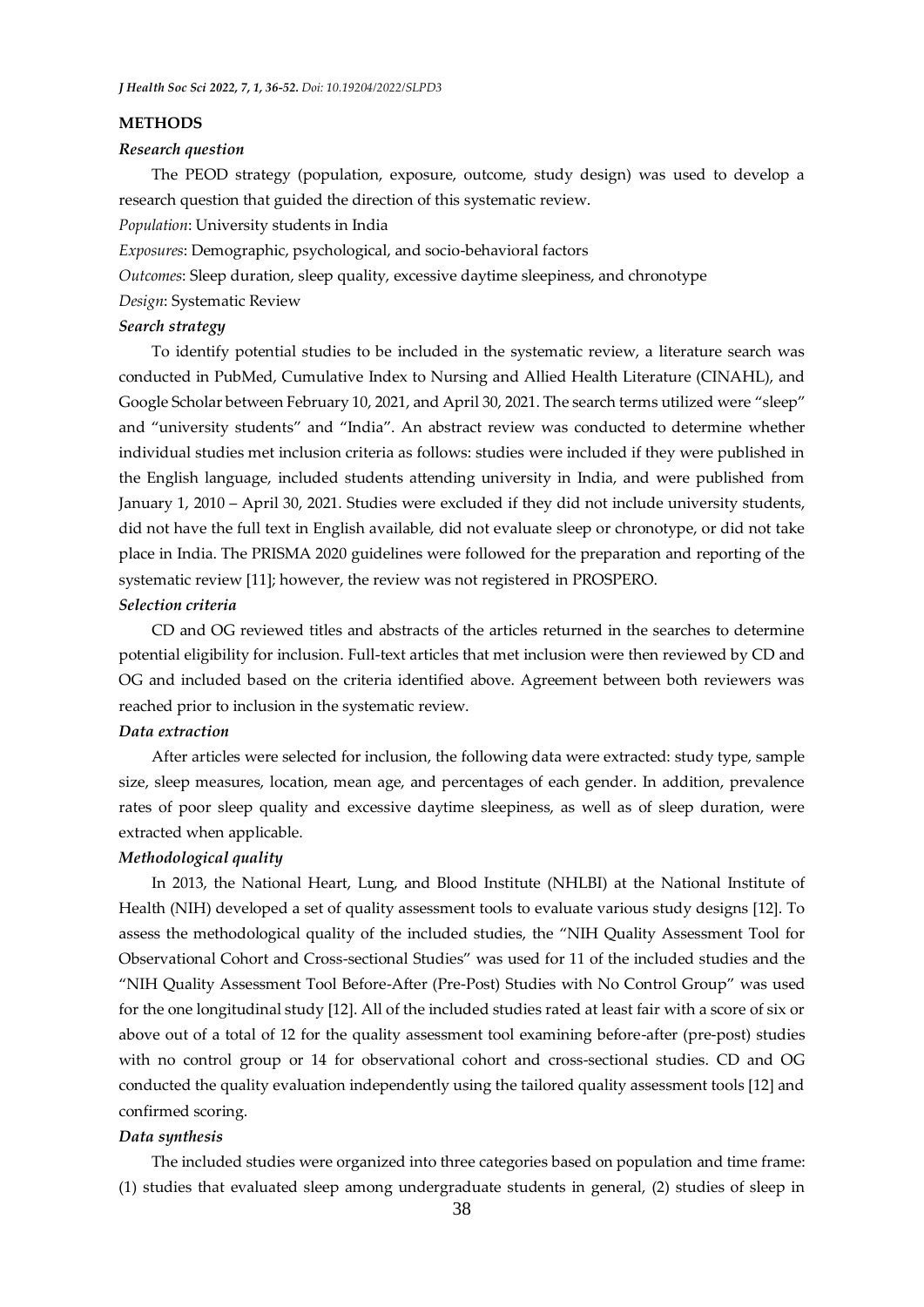medical university students from undergraduate through internships in medical school, and (3) studies that addressed sleep in university students during the COVID-19 pandemic (see Figure 1).



**Figure 1.** Initial search and inclusion of articles for the systematic review.

# **RESULTS**

Through searches of PubMed, Google Scholar, and CINAHL, a total of 79 articles were identified. The PubMed search resulted in 56 total articles. However, after review, only 11 studies were found to be applicable based on the inclusion and exclusion criteria. The Google Scholar search resulted in 15 articles, but only one was applicable. The CINAHL search resulted in eight articles; however, none were applicable to the review. Thus, 12 total studies were included in the present systematic review.

#### *Research design and instruments*

Of the studies included in the systematic review, two different study designs were utilized. All studies but one were cross-sectional and sampled a group of students at one time point with no follow-up measures in place [13–23]. Only one study was conducted with a longitudinal design, specifically, a follow-up six months after the baseline survey to measure changes during the COVID-19 pandemic [24] (see Table 1).

**Table 1.** Summary of studies included in systematic review of literature on sleep duration, sleep quality, excessive sleepiness, and chronotype in university students in India (*n* = 12).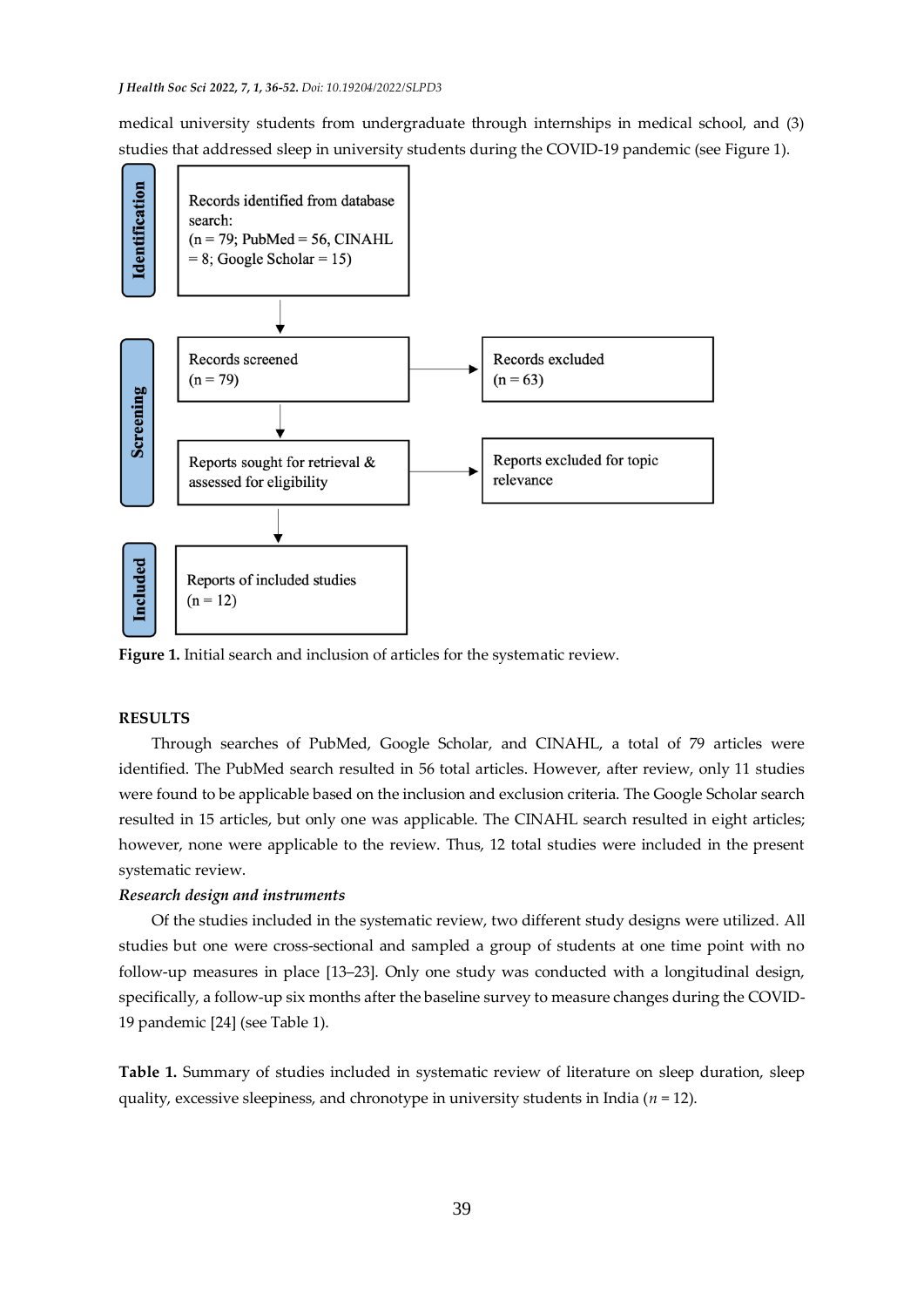| Citation                        | Study type                           | Sample<br>size | Sleep<br>measure(s)                  | Location              | $%$ of poor<br>sleep<br>quality<br>(*daytime<br>sleepiness) | Key outcomes                                                                                                                                                                                                   |
|---------------------------------|--------------------------------------|----------------|--------------------------------------|-----------------------|-------------------------------------------------------------|----------------------------------------------------------------------------------------------------------------------------------------------------------------------------------------------------------------|
| <b>University Students</b>      |                                      |                |                                      |                       |                                                             |                                                                                                                                                                                                                |
| Ghrouz et al,<br>2019 [14]      | Cross-<br>Sectional<br>Questionnaire | 617            | Pittsburgh<br>Sleep Quality<br>Index | New Delhi,<br>India   | 51%                                                         | Symptoms of anxiety or<br>depression were<br>statistically significantly<br>related to poor sleep<br>quality.                                                                                                  |
| Kaur &<br>Singh, 2017<br>$[18]$ | Cross-<br>Sectional<br>Questionnaire | 1,215          | Epworth<br>Sleepiness<br>Scale       | Chandigarh,<br>India  | *44%<br>(Daytime<br>sleepiness)                             | Not consuming coffee<br>or tea, abstaining from<br>alcohol, not smoking,<br>and participating in<br>weekly physical activity<br>were all statistically<br>significantly related to<br>less daytime sleepiness. |
| Kumari et al,<br>2020 [20]      | Cross-<br>Sectional<br>Questionnaire | 335            | Pittsburgh<br>Sleep Quality<br>Index | Uttarakhand,<br>India | 66%                                                         | Not practicing yoga,<br>moderate to severe<br>stress, and mobile<br>phone use were<br>statistically significant<br>predictors of poor sleep<br>quality.                                                        |
| Manzar et al,<br>2014 [22]      | Cross-<br>Sectional<br>Questionnaire | 418            | Pittsburgh<br>Sleep Quality<br>Index | New Delhi,<br>India   | 43%                                                         | Bedtime and total sleep<br>time statistically<br>significantly differed<br>between 1 <sup>st</sup> and 2 <sup>nd</sup> year<br>students. Additionally,<br>female students<br>reported earlier<br>bedtimes.     |

| Gangwar et<br>al, 2018 [13] | ross-         |     | Pittsburgh    |                   |        | Participants with an |
|-----------------------------|---------------|-----|---------------|-------------------|--------|----------------------|
|                             | Sectional     | 203 | Sleep Quality | Lucknow,<br>India | 40.39% | evening chronotype   |
|                             | Ouestionnaire |     | Index,        |                   |        | experienced greater  |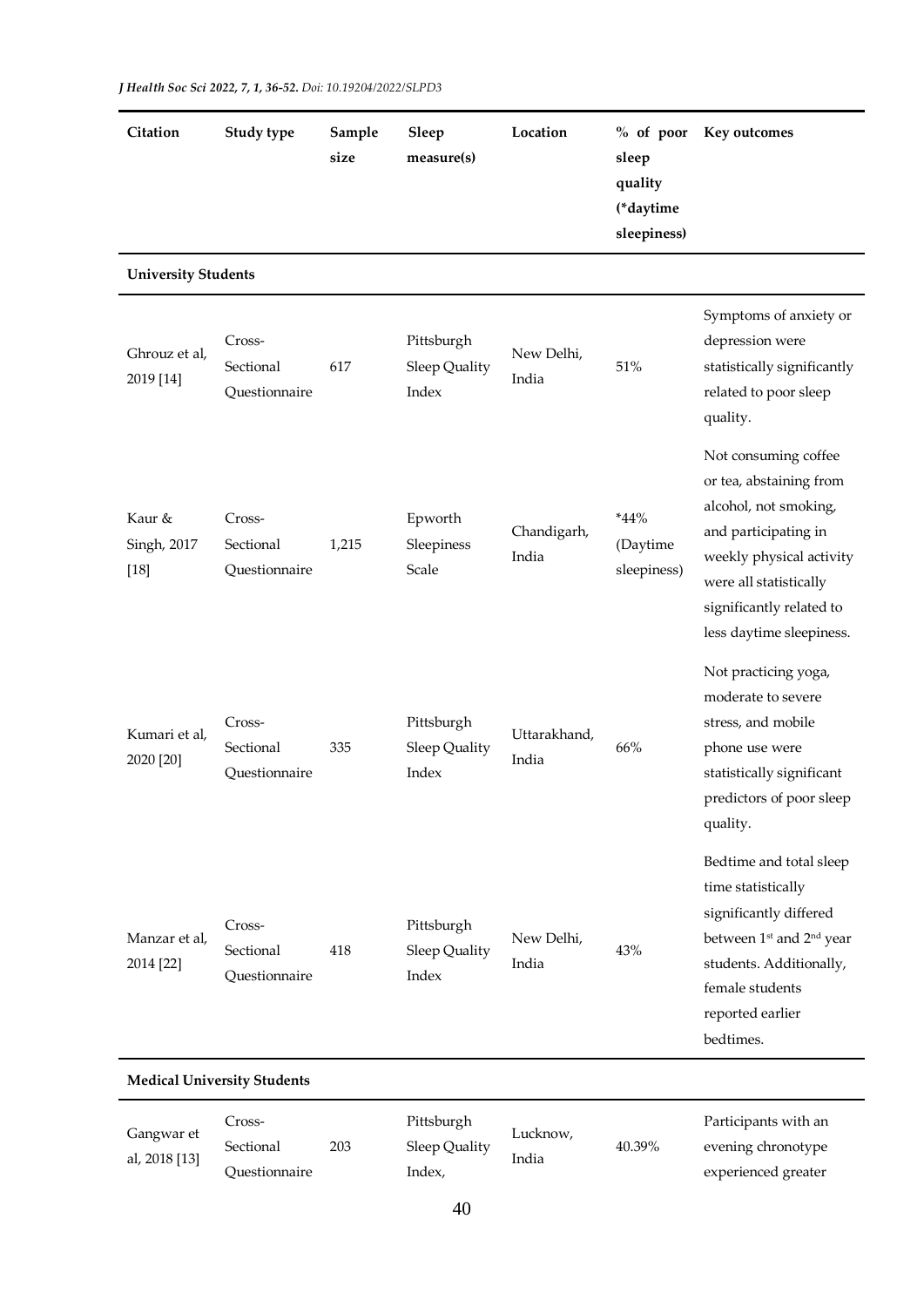|                              |                                      |     | Epworth<br>Sleepiness<br>Scale, &<br>Morningness-<br>Eveningness<br>Questionnaire |                       | $(\leq 20$ years<br>old),<br>32.51%<br>$($ > 20 years<br>old)                             | poor sleep quality. Age<br>and gender were<br>statistically significantly<br>associated with poor<br>sleep quality.                                                                                                                          |
|------------------------------|--------------------------------------|-----|-----------------------------------------------------------------------------------|-----------------------|-------------------------------------------------------------------------------------------|----------------------------------------------------------------------------------------------------------------------------------------------------------------------------------------------------------------------------------------------|
| Giri et al,<br>2013 [15]     | Cross-<br>Sectional<br>Questionnaire | 150 | Pittsburgh<br>Sleep Quality<br>Index                                              | Maharashtra,<br>India | $*17.3%$<br>(Daytime<br>sleepiness)                                                       | Gender, anxiety, alcohol<br>use, age, smoking,<br>caffeine intake, BMI,<br>and mobile phone and<br>laptop use were<br>statistically significant<br>and positively<br>correlated with the<br>global Pittsburgh Sleep<br>Quality Index scores. |
| R. Gupta et<br>al, 2020 [16] | Cross-<br>Sectional<br>Questionnaire | 222 | Pittsburgh<br>Sleep Quality<br>Index                                              | North Delhi,<br>India | 59.9%                                                                                     | Internet addiction and<br>poor sleep quality were<br>statistically significant<br>and positively<br>correlated.                                                                                                                              |
| S. Gupta et<br>al, 2020 [17] | Cross-<br>Sectional<br>Questionnaire | 400 | Pittsburgh<br>Sleep Quality<br>Index                                              | Haryana,<br>India     | 25%                                                                                       | Worse sleep quality was<br>reported among first-<br>year medical<br>undergraduate<br>students.                                                                                                                                               |
| Shad et al,<br>2015 [23]     | Cross-<br>Sectional<br>Questionnaire | 214 | Pittsburgh<br>Sleep Quality<br>Index &<br>Oldenberg<br>Burnout<br>Inventory       | India                 | 62.6%<br>(medical<br>students-<br>$72.9\%;$<br>non-<br>medical<br>students-<br>$(51.9\%)$ | More daytime<br>dysfunction and fewer<br>sleep disturbances were<br>reported among women<br>compared to men. 72.9%<br>of medical students<br>reported poor sleep<br>compared to 51.9% of<br>non-medical students.                            |
| <b>COVID-19 Studies</b>      |                                      |     |                                                                                   |                       |                                                                                           |                                                                                                                                                                                                                                              |

41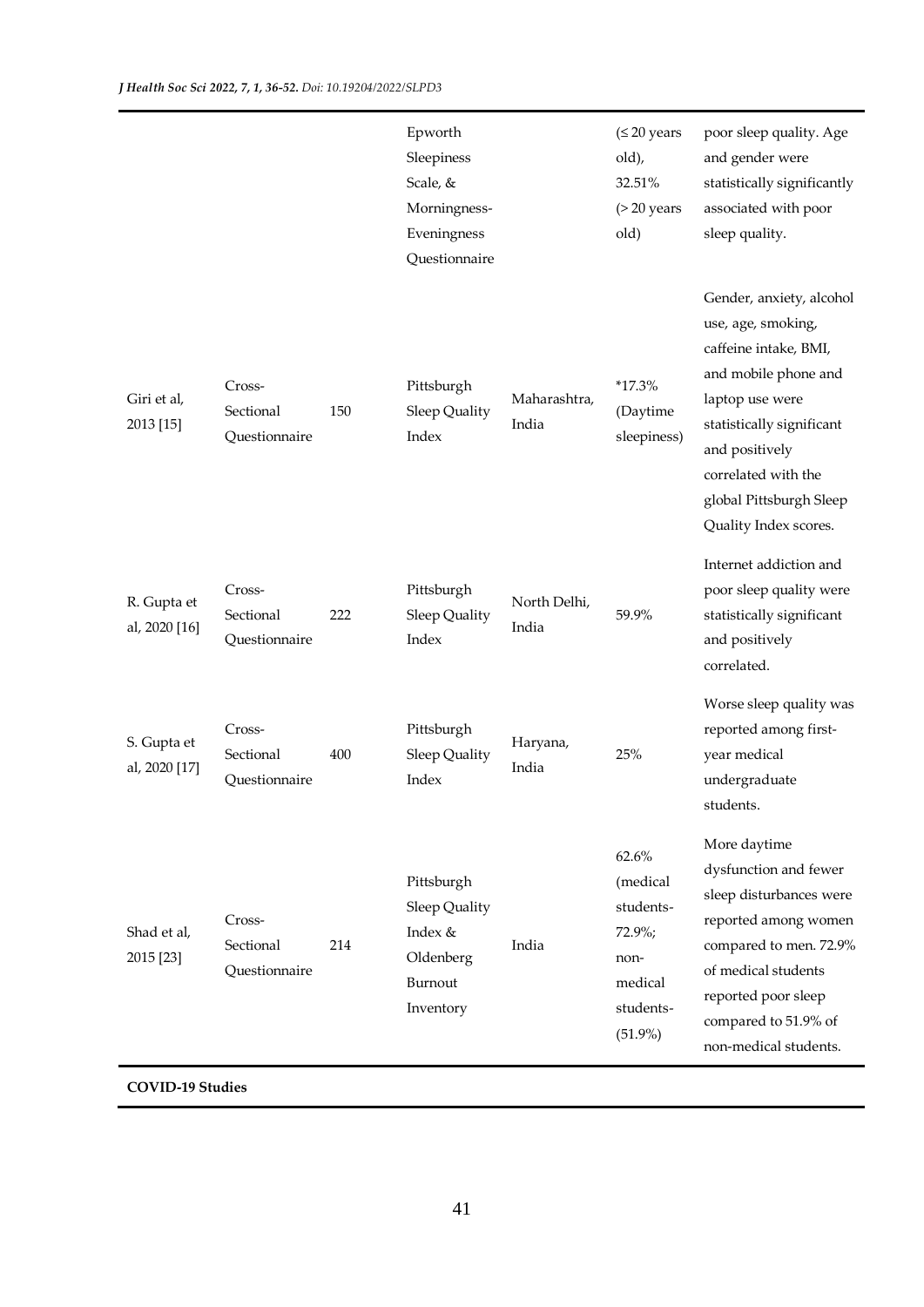| Kochuvilayil<br>et al, 2021<br>$[19]$ | Cross-<br>Sectional<br>Questionnaire | 212 (113<br>from<br>India<br>only) | State-Trait<br>Anxiety<br>Inventory &<br>Investigator<br>Developed<br>Questions | Kerala, India,<br>and Australia | <b>NR</b> | 4.4% of nursing<br>students in India<br>reported difficulty<br>sleeping during the<br>pandemic.                                                                                                                                                                                                         |
|---------------------------------------|--------------------------------------|------------------------------------|---------------------------------------------------------------------------------|---------------------------------|-----------|---------------------------------------------------------------------------------------------------------------------------------------------------------------------------------------------------------------------------------------------------------------------------------------------------------|
| Majumdar et<br>al, 2020 [21]          | Cross-<br>Sectional<br>Questionnaire | 325                                | Munich<br>Chrono-Type<br>Questionnaire<br>& Epworth<br>Sleepiness<br>Scale      | India                           | $\rm NR$  | During the COVID-19<br>lockdown period, sleep<br>duration statistically<br>significantly increased<br>and a majority of the<br>participants reported<br>good sleep quality.<br>University students<br>reported later wake and<br>bedtimes during<br>lockdown compared to<br>the pre-lockdown<br>period. |
| Saraswathi<br>et al, 2020<br>$[24]$   | Prospective<br>Longitudinal<br>Study | 217                                | Pittsburgh<br>Sleep Quality<br>Index                                            | Chennai,<br>India               | 34.5%     | Poor sleep quality was<br>statistically significantly<br>associated with<br>depression, stress, and<br>anxiety; and remained<br>statistically significant<br>during the follow-up<br>period.                                                                                                            |

Note: \*Indicates percentage of daytime sleepiness as sleep quality was not reported. NR = Not reported

To measure sleep among university students, the studies included employed self-reported sleep measures, namely, the Pittsburgh Sleep Quality Index [25], the Epworth Sleepiness Scale [26], the Munich Chronotype Questionnaire [27], and the Morningness-Eveningness Questionnaire [28]. The most used measure was the Pittsburgh Sleep Quality Index, which measured sleep quality in nine studies [13–17,20,22–24]. The Epworth Sleepiness Scale was used to evaluate daytime sleepiness in one study [18] and used in combination with the Munich Chronotype Questionnaire, which measures chronotype, in another [21]. Another study derived sleep difficulty from the six-item State-Trait Anxiety Inventory [29] in addition to the investigator-developed questions on anxiety in an online survey [19]. The Oldenberg Burnout Inventory [30] was used in one study to evaluate exhaustion alongside the Pittsburgh Sleep Quality Index to measure sleep quality [23]. Gangwar et al [13] used three measures in their study: the Pittsburgh Sleep Quality Index to measure sleep quality, the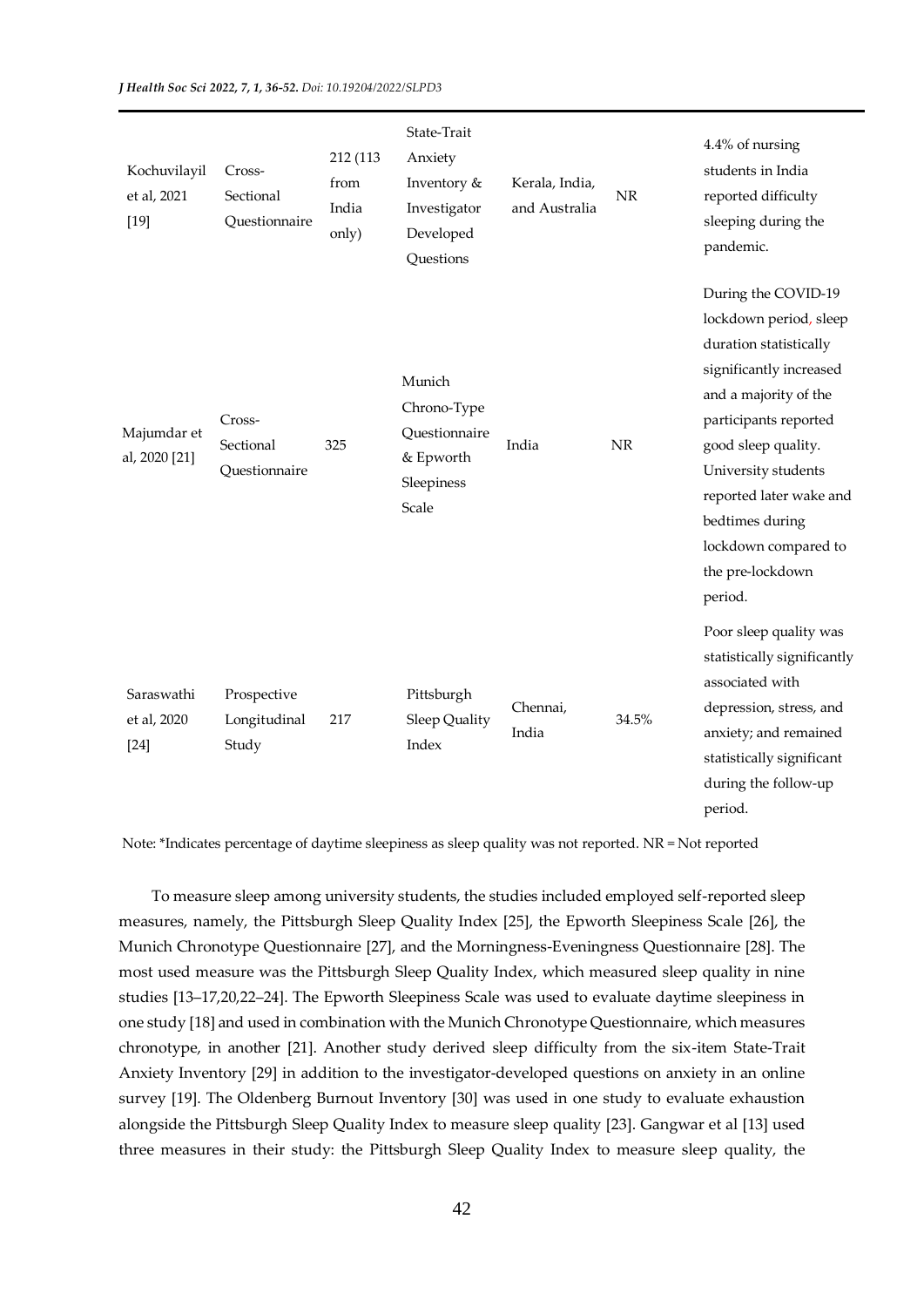Epworth Sleepiness Scale to measure daytime sleepiness, and the Morningness-Eveningness Questionnaire to measure chronotype (see Table 1).

#### *Sleep in non-medical university students*

The first cross-sectional study was conducted among 418 undergraduate college students at a university in New Delhi, India [22]. About 43% of the respondents reported poor sleep quality, as assessed by the Pittsburgh Sleep Quality score. Almost half of the sample reported less than six hours of sleep regularly [22]. Most results were reported based on years spent in the university, one, two, or three and/or more years [22]. Bedtime was found to be statistically significantly different among the groups, with first-year students going to sleep earlier than others (*p* <0.0001) [22]. Total sleep time differed statistically significantly among first- and second-year students (*p* <0.05) [22]. In examining differences in sleep by gender, females had a slightly higher prevalence of sleep problems compared to males (51.7% vs 48.3%); however, there was no statistically significant difference between males and females for the seven components of the Pittsburgh Sleep Quality Index (*p* >0.05) [22].

A cross-sectional study of university students in a city in India used the Epworth Sleepiness Scale to identify differences in sleepiness among the student population [18]. Of the 1,215 students who responded about lifestyle variables that may affect sleep [18], 44% of them reported excessive daytime sleepiness [18]. The following variables were statistically significantly related to less daytime sleepiness including not consuming coffee or tea (*p* =0.026), abstaining from alcohol (*p* =0.008), not smoking (*p* =0.027), and participating in weekly physical activity (*p* =0.036) [18].

Another cross-sectional study of college students used a questionnaire based on the Pittsburgh Sleep Quality Index to evaluate the associations between mental health and sleep quality [14]. Of the 617 undergraduate student respondents, 51% experienced poor sleep quality, and individuals with poor sleep quality were statistically significantly more likely to have both anxiety and depression symptoms (*p* =0.001) [14].

Kumari and colleagues [20] evaluated poor sleep quality among college students at one university utilizing the Pittsburgh Sleep Quality Index [20]. A total of 335 students were included, and 66% experienced poor sleep quality [20]. Statistically significant predictors of poor sleep quality were not practicing yoga (*p* =0.012), moderate to severe stress (*p* =0.002), and mobile phone use (*p*  =0.044) [20].

# *Sleep in medical university students*

Giri et al [15] examined sleep habits and problems among 150 medical undergraduate, interns, and postgraduate university students in India. The authors used a self-administered questionnaire incorporating the Pittsburgh Sleep Quality Index and Epworth Daytime Sleepiness Scale to assess daytime sleepiness and sleep quality among medical students [15]. Of the 150 medical students, 17.3% experienced high levels of daytime sleepiness, while 13.3% experienced borderline levels of daytime sleepiness based on the Epworth Sleepiness Scale [15]. Female students experienced better sleep quality compared to male students [15]. Gender (*r* = 0.23, *p* <0.001), anxiety (*r* = 0.29, *p* <0.001), alcohol use (*r* = 0.37, *p* <0.001), age (*r* = 0.38, *p* <0.001), smoking (*r* = 0.29, *p* <0.001), caffeine intake (*r* = 0.25, *p*  <0.001), body mass index ( $r = 0.17$ ,  $p = 0.035$ ), and the use of mobile phones and laptops ( $r = 0.17$ ,  $p = 0.17$ <0.001) were statistically significantly and positively correlated with the global Pittsburgh Sleep Quality Index scores [15]. On the other hand, sleep duration was statistically significantly and negatively correlated (*r* = -0.34, *p* <0.001) with the global Pittsburgh Sleep Quality Index scores [15]. Mean global Pittsburgh Sleep Quality Index scores were 5.28 for undergraduate students, 4.76 for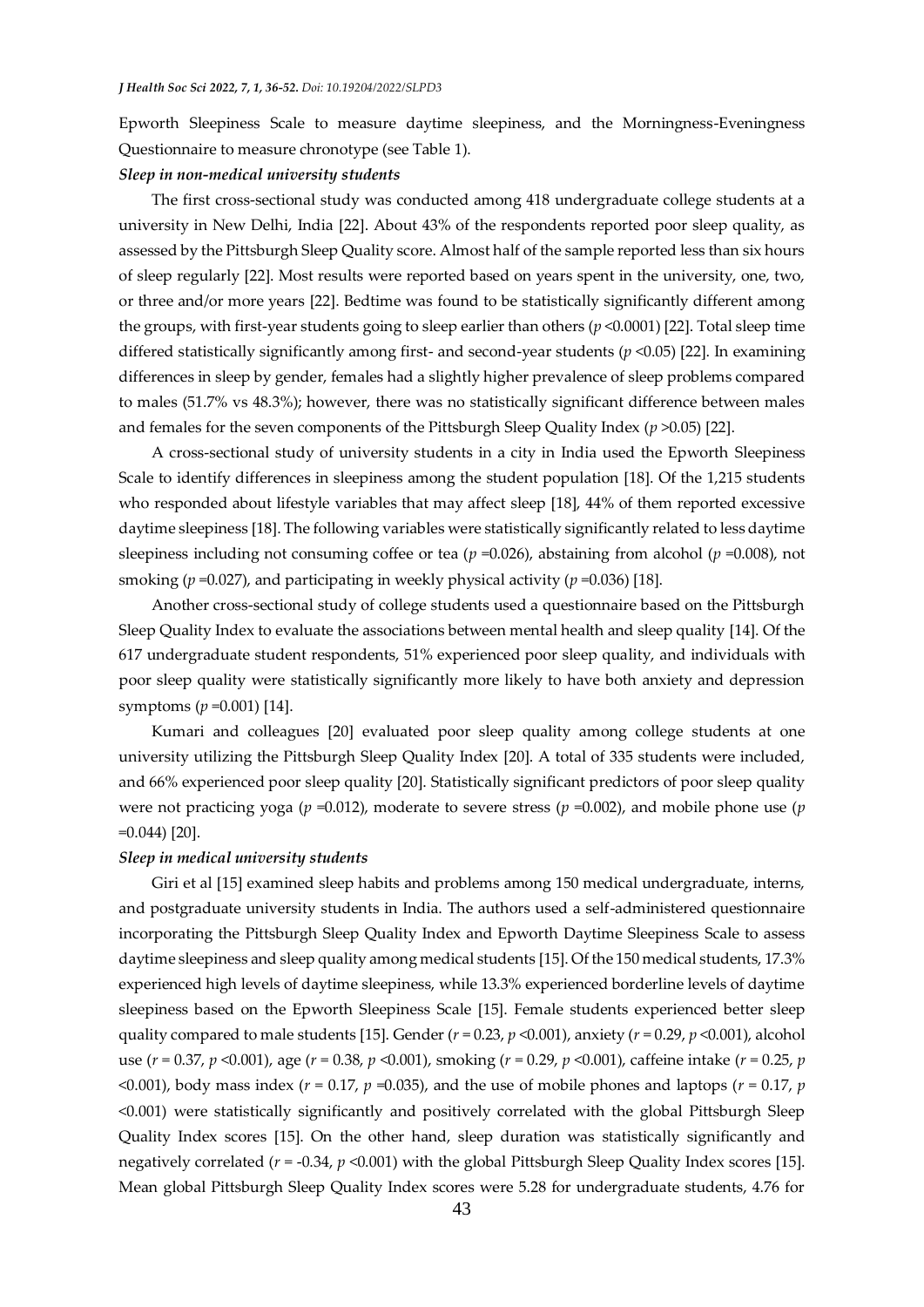interns, and 7.88 for postgraduate students [15]. A global Pittsburgh Sleep Quality Index score >5 yields a sensitivity of 89.6% and specificity of 86.5%, distinguishing good sleepers and poor sleepers [25]. Therefore, based on the global Pittsburgh Sleep Quality Index diagnostic via Buysse et al [25], medical undergraduate students and postgraduate students in this study would be classified as poor sleepers [15].

In a similar study, R. Gupta and colleagues [16] examined the prevalence of sleep quality, internet addiction, and depressive symptoms among medical undergraduate students and interns using self-assessment questionnaires including the Pittsburgh Sleep Quality Index, Young's Internet Addiction Test, and the Patient Health Questionnaire-9. This cross-sectional study found that 59.9% of the students experienced poor sleep quality, and 16.1% of participants with internet addiction reported sleep difficulties [16]. Although the authors were able to determine that internet addiction was more prevalent among male students [16], they did not state if there was any association between gender and sleep quality in their study. However, overall, the authors were able to conclude that internet addiction (Young Internet Addiction Test scores >50) was statistically significant and positively correlated with poor sleep quality (Pittsburgh Sleep Quality Index global scores >5) (*r* = 0.18, *p* <0.001) among undergraduate medical students and interns [16].

S. Gupta and colleagues [17] also examined sleep quality among undergraduate medical students in India by examining sleep quality among students at different phases of the medical curriculum. Using the Pittsburgh Sleep Quality Index, sleep quality was assessed among 400 medical undergraduate students in four different class years [17]. Poor sleep quality was high for all students regardless of their class year, with 25% of the medical students reporting having fairly bad or very bad quality sleep. The authors concluded that first-year medical undergraduate students reported worse sleep quality scores compared to all other class years [17]. An assessment of sleep latency and sleep duration via the Pittsburgh Sleep Quality Index revealed that 31.1% of the students selfreported taking more than 30 minutes to fall asleep and that their average hours of sleep per night ranged from 5.89 hours to 8.31 hours (7.1 ± 1.21 hours) [17]. Using the Pittsburgh Sleep Quality Index, the authors were able to conclude that 72.2% of the students reported poor sleep, and 40% reported having difficulty staying awake during the day at least once a week, with 17.9% of the student participants reporting daytime dysfunction [17].

A cross-sectional study of sleep among undergraduate medical university students by Gangwar and colleagues [13] used the Pittsburgh Sleep Quality Index to assess sleep quality, the Epworth Sleepiness Scale to assess daytime sleepiness, and the Morningness-Eveningness Questionnaire Selfassessment version to determine chronotype. The authors categorized the participants into three groups [definite evening chronotype (group one), intermediate chronotype (group two), and definite morning chronotype (group three)] and concluded that undergraduate medical students with an evening chronotype experienced more poor sleep quality compared to other chronotypes [13]. Evening chronotypes were also associated with smoking, alcohol use, gender, type of diet (vegetarian or non-vegetarian), and unhealthy eating patterns (having late night dinners) [13]. A combined assessment of all three groups showed that age  $(p \le 0.05)$  and gender  $(p \le 0.05)$  were statistically significantly associated with poor sleep quality [13]. The researchers found that evening-type individuals reported worse sleep quality compared to morning-type and intermediate-type individuals [13]. Additionally, there was a statistically significant positive correlation between poor sleep quality and age in groups two (*r* = 0.45, *p* <0.05) and three (*r* = 0.74, *p* <0.05); diet in groups one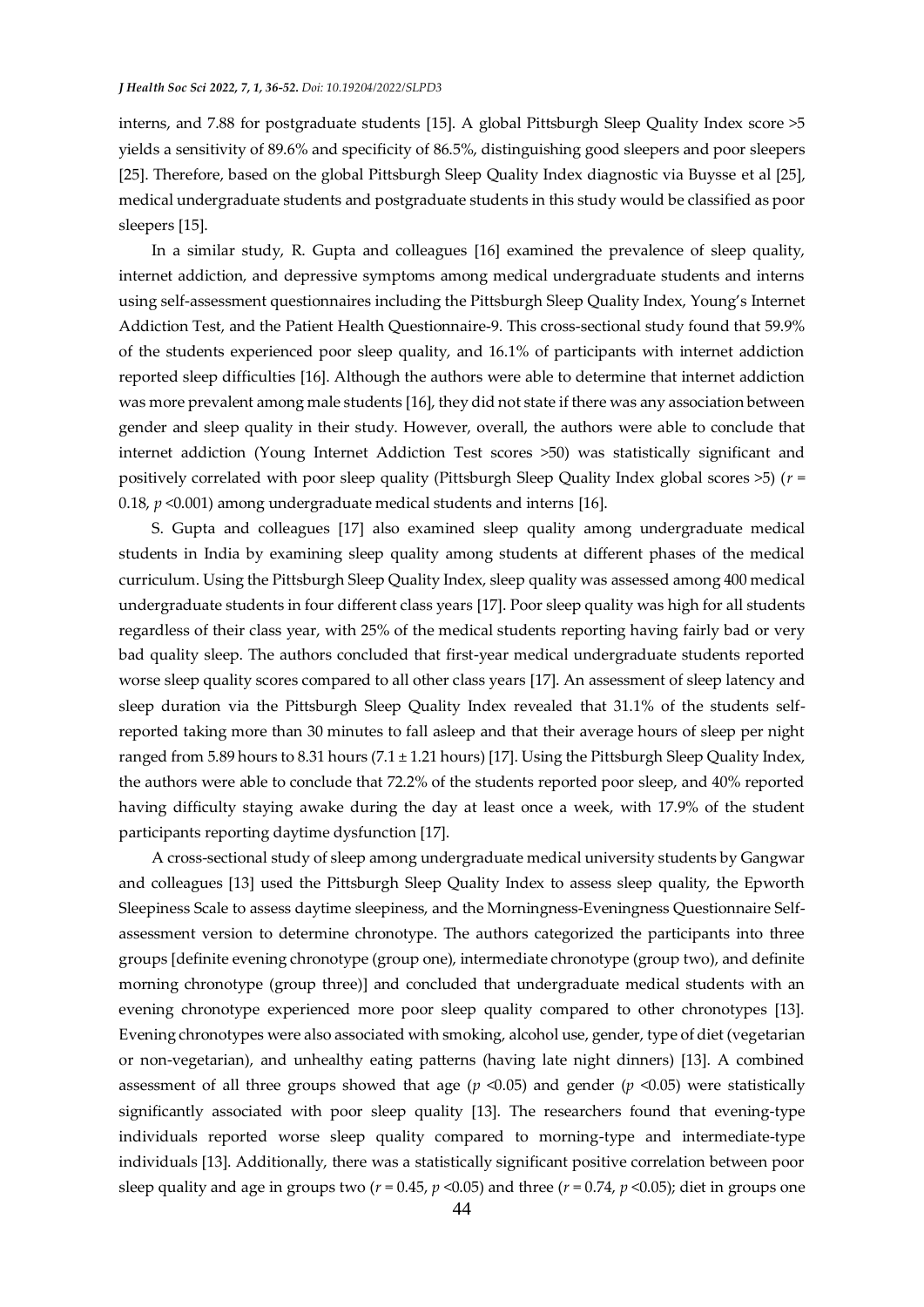(*r* = 0.54, *p* <0.05) and two (*r* = 0.37, *p* <0.05); alcohol consumption in groups one (*r* = 0.43, *p* <0.05) and two (*r* = 0.45, *p* <0.05); gender in group one (*r* = 0.89, *p* <0.05), group two (*r* = 0.79, *p* <0.05), and group three (*r* = 0.51, *p* <0.05); smoking in group one (*r* = 0.51, *p* <0.05), group two (*r* = 0.45, *p* <0.05), and group three ( $r = 0.51$ ,  $p \le 0.05$ ); timing of dinner in group one ( $r = 0.26$ ,  $p \le 0.05$ ); Epworth Sleepiness Scale scores in group two ( $r = 0.26$ ,  $p \le 0.05$ ); and electronic media use duration in group two ( $r = 0.38$ , *p* <0.05) [13]. On the other hand, there was a statistically significant negative correlation between poor sleep quality and age (*r* = -0.33, *p* <0.05) and electronic media use duration (*r* = -0.36, *p* <0.05) in group one [13]. Overall, the authors concluded that there was a high prevalence of poor sleep quality (40.39% for participants ≤20 years, 32.51% for participants >20 years) and excessive diurnal sleepiness among undergraduate medical students in India [13].

In a cross-sectional study comparing non-medical undergraduate university students to medical undergraduate university students in India, Shad and colleagues [23] used the Pittsburgh Sleep Quality Index and the Oldenburg Burnout Inventory to assess sleep quality and burnout. Medical students were compared to non-medical students based on the premise that medical students have less free time, longer courses, and longer work hours compared to non-medical students [23]. Of the 214 students surveyed (112 medical and 102 non-medical), 62.6% of the students were poor sleepers, and 20% of the students reported less than five hours of sleep per day [23]. Shad and colleagues [23] reported no significant differences in Pittsburgh Sleep Quality Index scores between males and females, although 65.8% of women were found to be poor sleepers compared to 62.1% of men [23]. However, Shad and colleagues [23] concluded that women reported more daytime dysfunction and fewer sleep disturbances when compared to men. Overall, a higher percentage of medical students reported poor sleep (72.9%) compared to non-medical students (51.9%) [23].

# *Sleep during COVID-19*

Several researchers have evaluated how the recent COVID-19 pandemic impacted sleep among college students. One study compared the effects on students in Australia and India by evaluating anxiety among nursing students [19]. Australian students reported statistically significantly higher anxiety rates overall compared to students in India ( $p = 0.000$ ) [19]. Only 4.4% of students in India reported difficulty sleeping during the pandemic, while 46.4% of Australian students had trouble sleeping (*p* <0.00001) [19]. The study authors hypothesized that the impact of the COVID-19 pandemic was not as disruptive to nursing students in India due to their previous (pre-COVID-19) lifestyles and social norms [19].

Another study evaluated sleep and electronic usage among office workers and college students [21]. The study compared self-reported pre- and post-lockdown conditions to evaluate how undergraduate and postgraduate university students, in addition to corporate sector professionals, perceived changes in their lifestyles throughout the COVID-19 lockdown in India [21]. The study found that undergraduate and postgraduate university students in India significantly improved their sleep duration throughout the lockdown period compared to the pre-lockdown period [21]. Although sleep duration statistically significantly increased  $(p \le 0.001)$  and a majority of the participants reported good sleep quality, both wake and bedtimes among university students were generally later during lockdown than during the pre-lockdown period according to the midsleep time on the Munich Chrono-Type Questionnaire [21]. Overall, many participants in this study subjectively reported that anxiety, mental stress, and screen time before bed likely affected their sleep [21].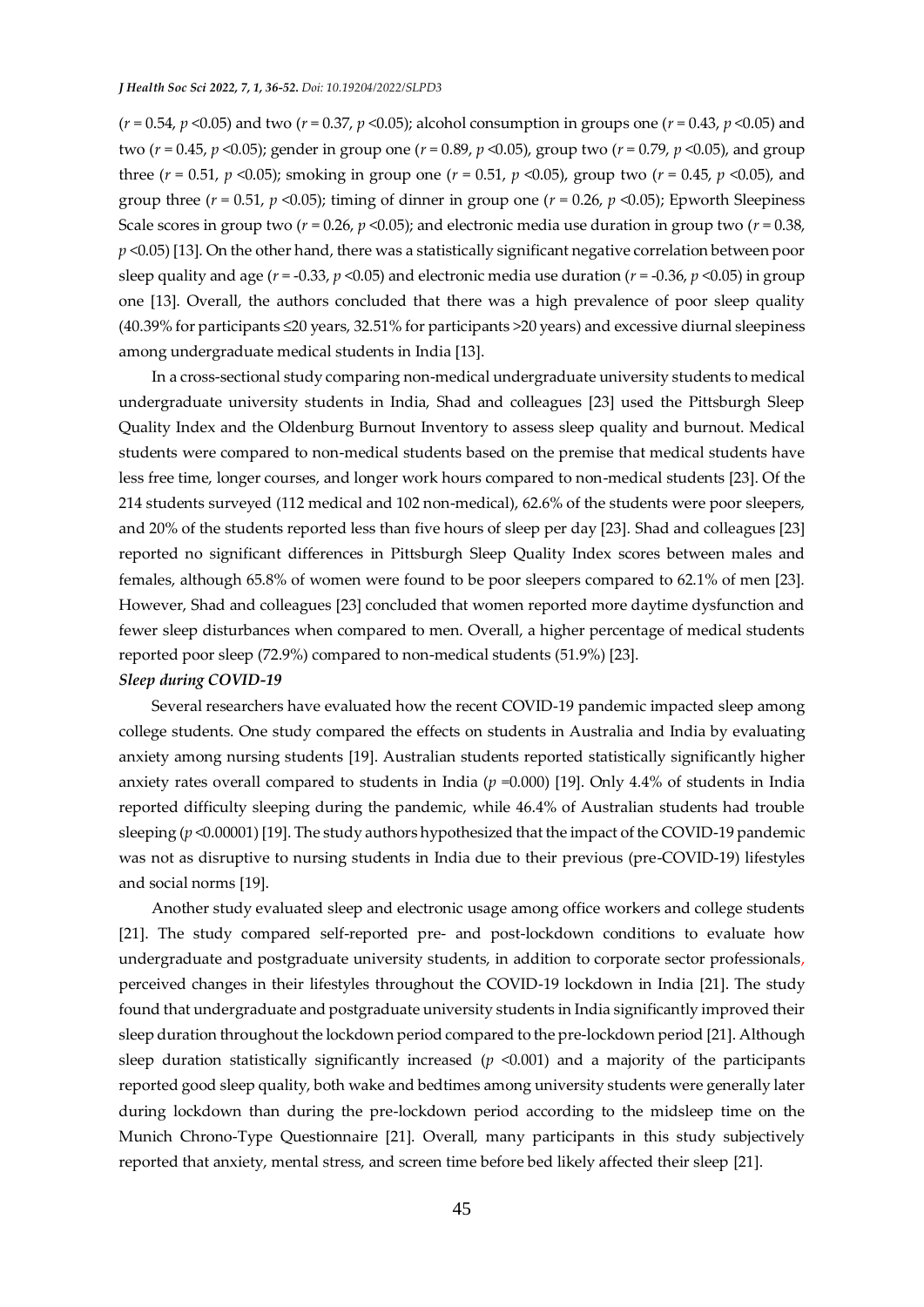#### *J Health Soc Sci 2022, 7, 1, 36-52. Doi: 10.19204/2022/SLPD3*

One prospective longitudinal study was conducted among college students during the COVID-19 pandemic to evaluate sleep and mental health among college and medical students [24]. The baseline was assessed in December 2019 before the pandemic in India, and a follow-up survey was then conducted in June 2020 during COVID-19 [24]. Although baseline sleep quality was not reported in the study, 34.5% of respondents reported poor sleep quality at the follow-up period during COVID-19 [24]. At baseline, poor sleep quality was statistically significantly related to depression, stress, and anxiety (*p* <0.001) among participants [24]. These associations remained statistically significant during the follow-up period (*p* <0.001) [24]. **DISCUSSION**

# Several themes emerged from the results of the 12 studies included in this systematic review as the research highlighted demographic, psychological, and socio-behavioral risk factors related to sleep quality, sleep duration, and excessive daytime sleepiness among university students in India (see Table 2). The mean age of students ranged from 18.47-24.1 in the 12 included studies [13–24]. Generally, age and/or year in school were statistically significantly related to differences in shorter sleep duration and poor sleep quality [13,15,17,22,23]. First-year undergraduate students had statistically significantly more and earlier sleep than second-year students [22], which was similarly observed in first-year undergraduate medical students who had earlier and longer sleep time than students further along in the medical program [17]. These differences in sleep quality may suggest that increased academic requirements through later years of coursework may negatively impact sleep. Gender (male/female as examined in studies) was another demographic variable that was related to statistically significant differences in poor sleep quality in several studies [13,15,22]. In two studies it was noted that females had significantly better sleep times and quality than males [15,22]. These findings are in contrast to a study by Kaur [10] which found that sleep quality was worse among female undergraduate non-medical students compared to male students. Gangwar et al [13] found a statistically significant relationship between poor sleep quality and gender, which is the opposite of the findings of Shad et al [23] that sleep quality did not significantly differ by gender. More research is necessary to understand the specific nuances between sleep quality and gender, given the mixed findings.

| Category         | <b>Risk Factors</b>                                                                                                   |  |  |  |
|------------------|-----------------------------------------------------------------------------------------------------------------------|--|--|--|
| Demographic      | Age<br>$\bullet$<br>Year in university<br>$\bullet$<br>Gender (female/male as defined in articles)<br>$\bullet$       |  |  |  |
| Psychosocial     | Self-reported anxiety<br>$\bullet$<br>Self-reported depression<br>$\bullet$<br>Moderate to severe stress<br>$\bullet$ |  |  |  |
| Socio-Behavioral | Smoking<br>$\bullet$<br>Alcohol use<br>$\bullet$                                                                      |  |  |  |

**Table 2.** Risk factors associated with poor sleep quality, sleep duration, and excessive sleepiness based on the 12 included studies.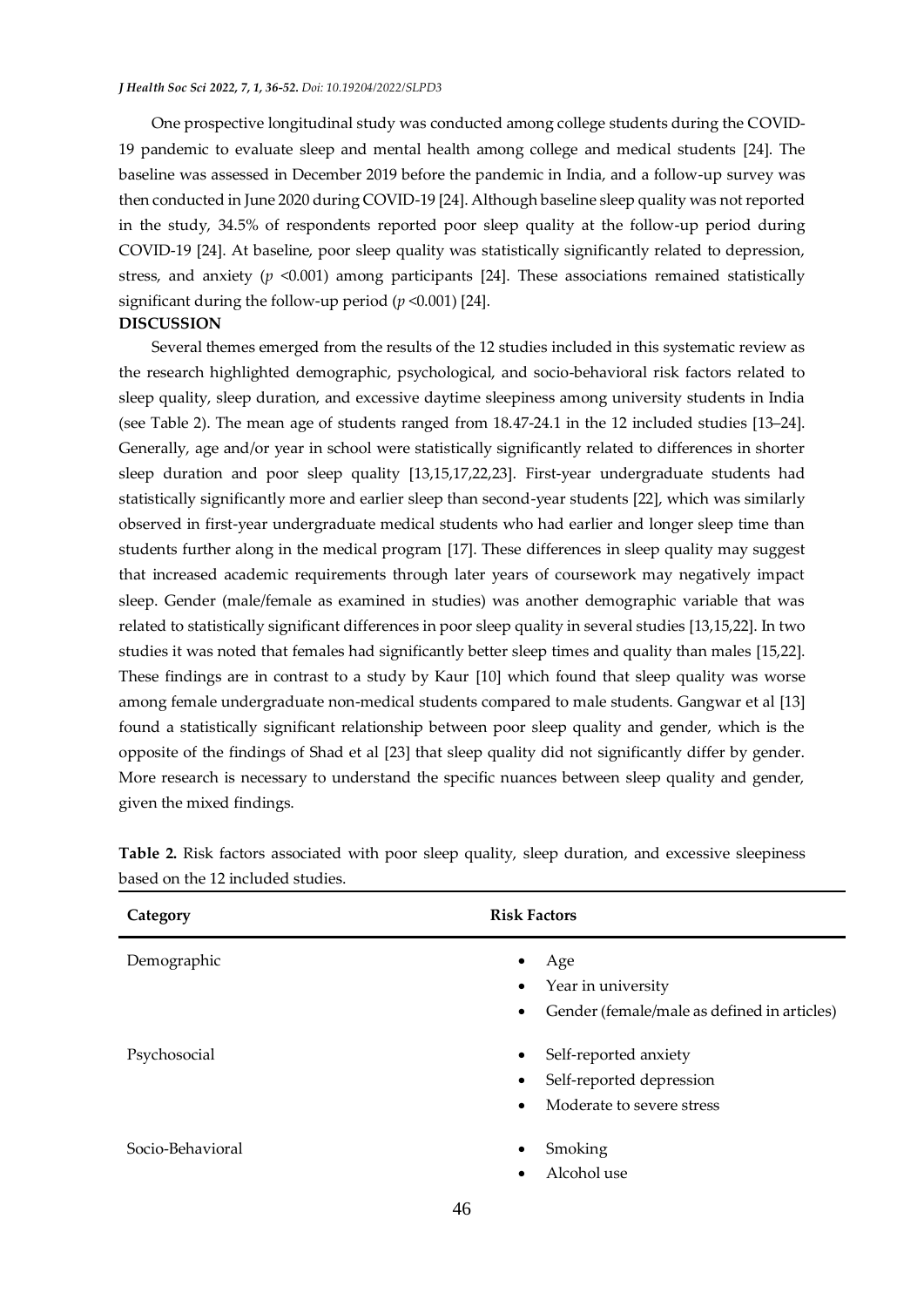- Caffeine intake
- Attending university
- Poor diet
- Body mass index
- Lack of physical activity
- Not practicing yoga
- Excessive internet use
- Mobile phone and laptop use

*Note:* Data from the 12 studies included in the systematic review [13–24].

Poor mental health was also related to poor sleep quality in several of the studies included in this systematic review [14–16,19,24]. The results of two studies showed that anxiety was statistically significantly related to poor sleep quality and difficulty sleeping [15,19]. Depression and anxiety symptoms were also related to poor sleep quality among undergraduates before and during the COVID-19 pandemic [14,24]. Furthermore, depressive symptoms may be related to both internet usage and poor sleep quality [16].

The studies identified socio-behavioral factors that were also statistically significantly related to sleep quality. The results from three studies identified smoking status [13,15,18], alcohol use [13,15,18], and caffeine intake [15,18] as statistically significant positive correlations of poor sleep quality [13,15] and statistically significantly associated with excessive daytime sleepiness [18]. Unhealthy eating [13], body mass index [15], and no yoga practice [20] were also predictors of poor sleep quality. Lack of weekly physical activity was related to excessive daytime sleepiness [18]. Excessive internet use [16] and mobile phone and laptop use [13,15,20] were also statistically significantly associated with poor sleep quality. Promoting healthy behaviors related to diet, exercise, substance use, internet use, and mobile phone and laptop use among college and medical students may thus help improve overall sleep quality.

There are several limitations to the studies included in the present systematic review examining sleep quality, duration, chronotype, and excessive daytime sleepiness in undergraduate students in India. All but one of the included studies were cross-sectional, precluding longitudinal assessment of sleep quality, sleep duration, and excessive sleepiness. All studies included solely self-reported measures of sleep which may lead to response bias [18,19,24]. Respondents may have provided responses that they felt would be more desirable to the researchers conducting the study, especially among three of the studies where researchers administered the questionnaires face-to-face rather than online [15,19,21]; this could have led to selection bias. Participants also might have had trouble remembering past events, which may have introduced recall bias; this was also acknowledged as a potential limitation in several articles [13,16,18]. Majumdar et al [21] inquired about pre-lockdown habits during COVID-19 in the middle of a pandemic, which may have led to recall bias. These biases may have impacted the results of the studies included in the systematic review. The study design in Kochuvilayil et al [19] may have limited recall bias since the study evaluated the effects of COVID-19 by utilizing a questionnaire during the pandemic.

An area not addressed by the 12 studies is the socioeconomic status differences that may have impacted study results. A previous study among adolescents in India showed that the highest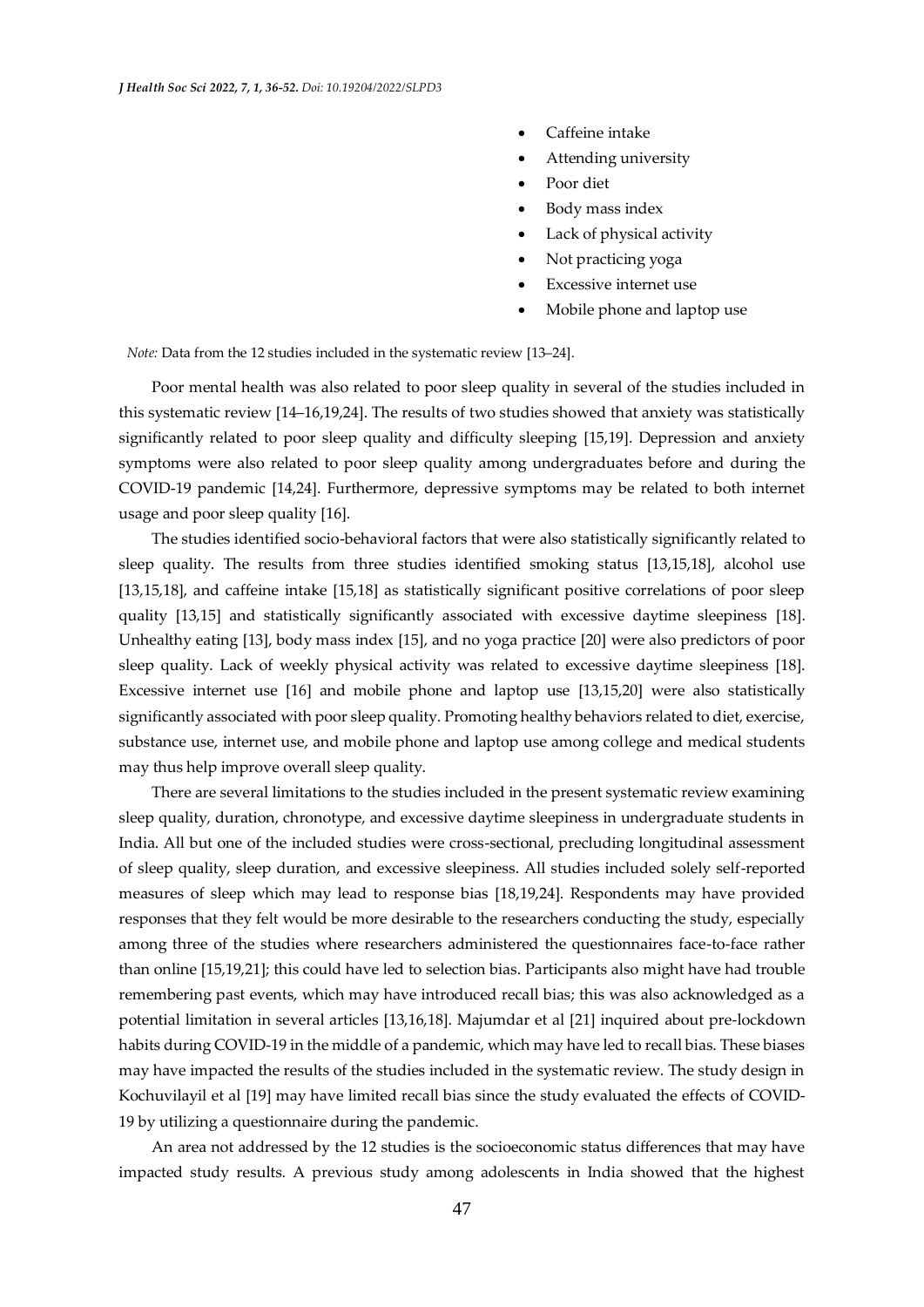#### *J Health Soc Sci 2022, 7, 1, 36-52. Doi: 10.19204/2022/SLPD3*

socioeconomic status was associated with shorter sleep duration compared to those in the lowest socioeconomic status (*p* =0.001) [31], yet none of the studies evaluated this factor. Kumari et al [20] was the only study, of the 12 included studies, to evaluate whether participants lived at home or in a hostel as well as whether families at home were nuclear or extended [20]. Though the findings were not significant in relation to hostel or home life and type of family at home [20], living situation and family dynamics should be considered in future studies involving sleep among university students in India to evaluate if living situation and family dynamics are related to sleep.

The results of this systematic review may help provide insights into avenues for future research regarding risk factors for poor sleep quality among university students in India. Only one of the 12 studies included in the systematic review used a longitudinal design, and this study examined sleep during COVID-19 [24]. Thus, a longitudinal study design might be needed to evaluate temporal relationships associated with sleep quality under non-pandemic conditions. Future studies should seek to understand gender differences that may affect students' sleep quality as current research has provided conflicting results since two studies showed females had better sleep than males [15, 22], one study not included in our systematic review showed males had better sleep quality than females [10], one study found a significant difference in sleep by gender [13], and another study identified no significant difference in sleep quality by gender [23]. Furthermore, socioeconomic and familial differences that may exist among various student populations which could be associated with sleep quality should be considered in future studies. Additionally, the promotion of healthy sleep behaviors among student groups at the highest risk for poor sleep quality [13,14,16,17,20,22,23] and more daytime sleepiness [15,18] may help prevent poor sleep and improve mental health outcomes, even if the COVID-19 pandemic continues [19,21,24]. Possible interventions could be focused on groups at most risk such as students using caffeine, smoking, and drinking alcohol throughout their time at a university which can negatively impact sleep [18], and older students with more academic demands [15].

# *Significance of results*

The synthesis of studies on sleep and chronotype among university students in India suggests that medical undergraduate and graduate students, as well as non-medical undergraduate university students in India, suffer from poor sleep quality, in addition to inadequate sleep duration, prolonged sleep latency, and excessive daytime sleepiness while in non-pandemic conditions. Additionally, demographic (i.e., gender and age) [13,15], psychological (i.e., symptoms of anxiety or depression and moderate to severe stress) [2,14,15,20], and socio-behavioral (i.e., not practicing yoga, alcohol consumption, smoking, excessive caffeine intake, internet addiction, body mass index, and mobile phone and laptop use) [13,15,16,20] factors were associated with poor sleep quality among university students in India. Studies conducted during the COVID-19 pandemic found mixed results, signifying the need for more research on sleep among university students in India during the pandemic if the COVID-19 pandemic continues.

# *Implications for policy and practice*

Interventions and prevention programs such as educational campaigns and sleep courses are examples of strategies that can be used to improve the sleep quality of university students in India. In the Sleep Treatment and Education Program for Students (STEPS) developed by Brown and colleagues [32] for university students in the United States, the authors found that students in the treatment group who received a 30-minute oral presentation on sleep difficulties, stimulus control,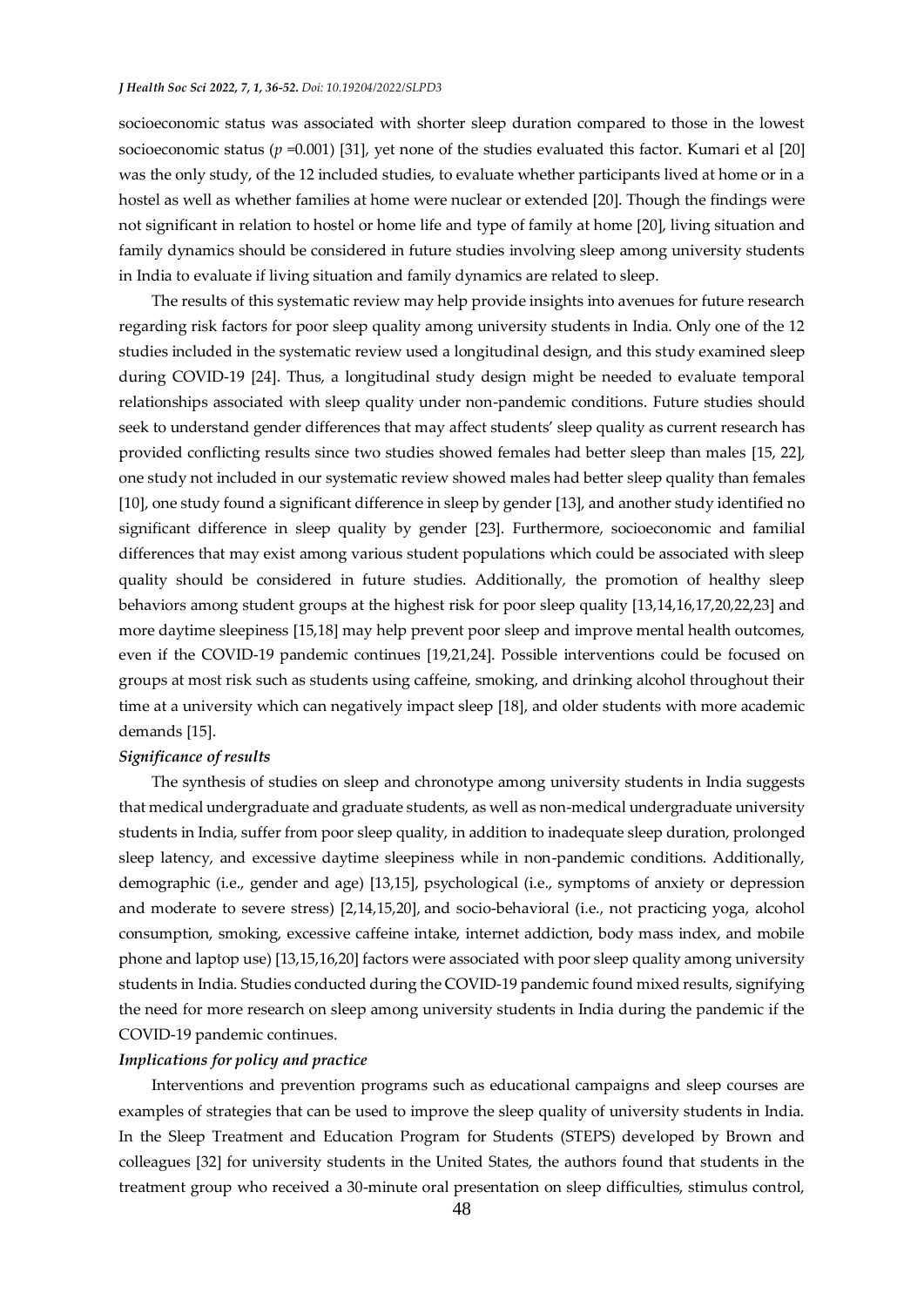sleep hygiene, and information on caffeinated substances took less medication with caffeine, took fewer naps, and went to bed hungry less often [32]. A similar program can perhaps be adapted for use among medical and non-medical university students in India by creating a culturally tailored presentation on the importance of sleep to improve sleep quality among university students in India. Another example of a sleep education intervention is a sleep media campaign developed by Orzech and colleagues [33] for university students in the United States. A similar campaign can potentially be adapted for implementation in India.

The sleep education programs developed by Brown and colleagues [32] and Orzech and colleagues [33] can be tailored to fit the sleep health and sleep quality concerns of university students in India, in addition to bringing awareness to risk factors identified to be associated with poor sleep quality among Indian university students. However, it is important to note that culture is a crucial factor to consider when designing sleep educational and intervention programs [34]. The percentage of poor sleep quality is higher among Indian undergraduate students (62.6%) [23] compared to documented percentages of students in other countries such as Ethiopia (55.8%) [35], Chile (51.8%) [36], and Taiwan (54.7%) [37]. Therefore, in designing a tailored sleep education program for university students in India, it is important to keep in mind the evolving sleep patterns and general health of college students in India [8], in order to help address the high prevalence of poor sleep quality among university students in India. To improve sleep health among university students, researchers and public health professionals must address important psychological and sociobehavioral factors such as anxiety, stress, excessive internet use, nutrition, and exercise that may impact the sleep quality of college students in India. Additionally, university administrators play a role in creating a supportive university environment that prioritizes their students' sleep health and overall general health.

#### **CONCLUSION**

University students in India are considered to be one of the most vulnerable population groups in India that experiences sleep problems [18]. Our review found that poor sleep quality is prevalent among medical and non-medical Indian university students and highlights the importance of further research on sleep among university students in India. Meanwhile, current research can be used to develop interventions that promote healthy sleep among a young adult student population. Effective interventions can also hopefully help address the potential consequences of poor sleep quality, short sleep duration, and excessive daytime sleepiness, namely socio-behavioral risk factors, in addition to demographic, mental health [38], and academic performance [39] decrements.

**Author Contributions:** Conceptualization, study design, methodology, data interpretation, writing- original draft, writingreview & editing: CD, OG, MS-C. Search and selection of articles and data extraction: CD, OG. Supervision: MS-C. **Funding:** None

# **Acknowledgments:** None

#### **Conflicts of Interest:** None

**Data Availability Statement:** Some or all data and models that support the findings of this study are available from the corresponding author upon reasonable request.

**Publisher's Note:** Edizioni FS stays neutral with regard to jurisdictional claims in published maps and institutional affiliation.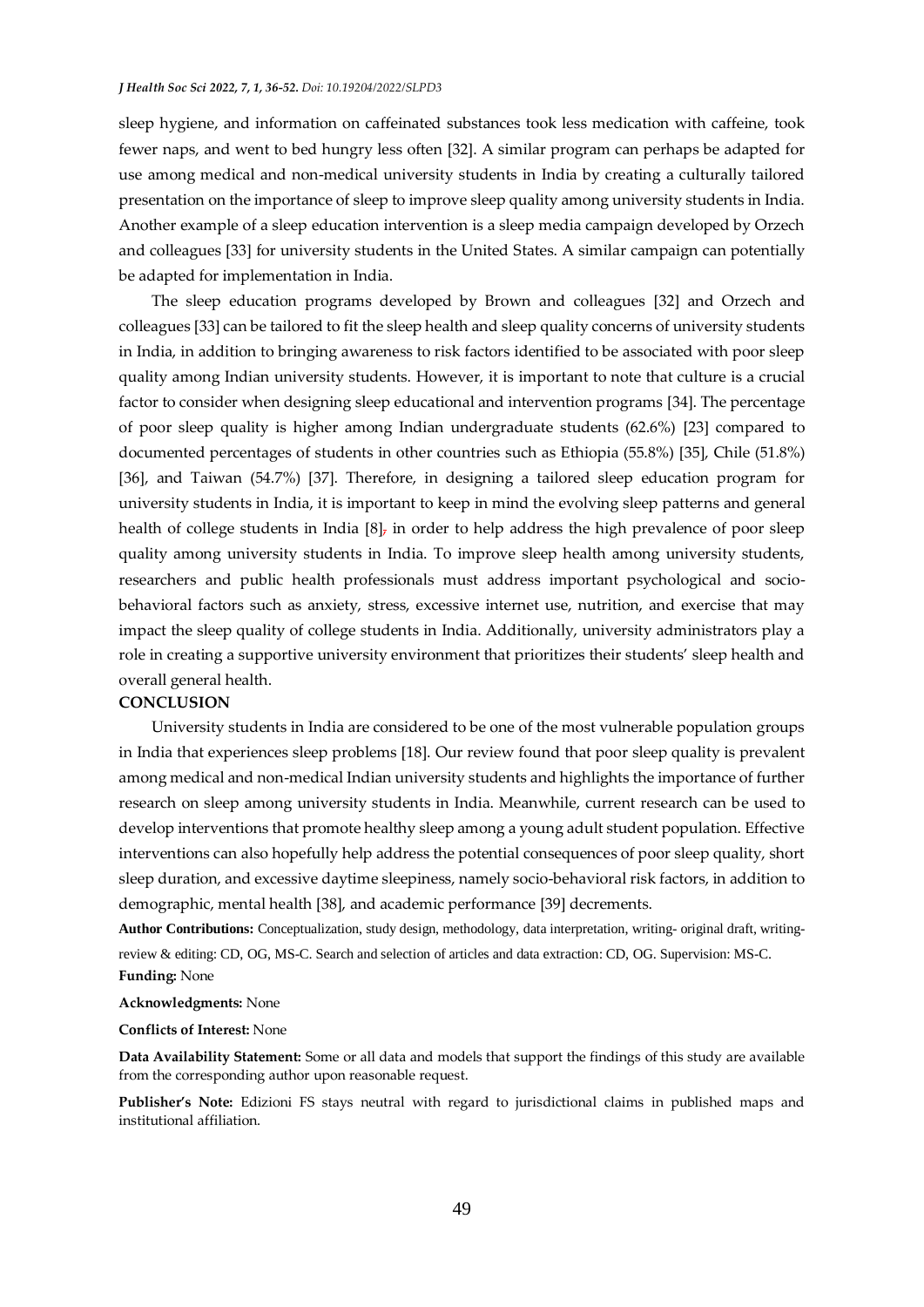### **References**

- 1. Watson NF, Badr MS, Belenky G, Bliwise DL, Buxton OM, Buysse D, et al. Recommended amount of sleep for a healthy adult: a joint consensus statement of the American Academy of Sleep Medicine and Sleep Research Society. Sleep. 2015;38(6):843–844. Doi:10.5665/sleep.4716.
- 2. Guo X, Zheng L, Wang J, Zhang X, Zhang X, Li J, et al. Epidemiological evidence for the link between sleep duration and high blood pressure: a systematic review and meta-analysis. Sleep Med. 2013;14(4):324–332. Doi:10.1016/j.sleep.2012.12.001.
- 3. Depner CM, Stothard ER, Wright KP, Jr. Metabolic consequences of sleep and circadian disorders. Curr Diab Rep. 2014;14(7):507. Doi:10.1007/s11892-014-0507-z.
- 4. Cappuccio FP, D'Elia L, Strazzullo P, Miller MA. Quantity and quality of sleep and incidence of type 2 diabetes: a systematic review and meta-analysis. Diabetes Care. 2010;33(2):414–420. Doi:10.2337/dc09- 1124.
- 5. Cappuccio FP, Cooper D, D'Elia L, Strazzullo P, Miller MA. Sleep duration predicts cardiovascular outcomes: a systematic review and meta-analysis of prospective studies. Eur Heart J. 2011;32(12):1484–1492. Doi:10.1093/eurheartj/ehr007.
- 6. Li Y, Bai W, Zhu B, Duan R, Yu X, Xu W, et al. Prevalence and correlates of poor sleep quality among college students: a cross-sectional survey. Health Qual Life Outcomes. 2020;18(1):210. Doi:10.1186/s12955-020-01465-2.
- 7. Kaur G, Singh A. Sleep hygiene, sleep quality and excessive daytime sleepiness among Indian college students. J Sleep Med Disord. 2017;4(1).
- 8. Kaur G, Sharma V, Singh A. Association of sleep quality with general health: an Indian college students study. Int J Med Sci Public Health. 2015;4(12):1767–1771. Doi:10.5455/ijmsph.2016.30102015187.
- 9. John RR, P John R. Impact of lockdown on the attitude of university students in south India-a crosssectional observational study. J Maxillofac Oral Surg. 2021:1–8. Doi:10.1007/s12663-020-01501-0.
- 10. Kaur G. A study on the sleep quality of Indian college students. JSM Brain Sci. 2018;3(1):1018.
- 11. Page MJ, McKenzie JE, Bossuyt PM, Boutron I, Hoffmann TC, Mulrow CD, et al. The PRISMA 2020 statement: an updated guideline for reporting systematic reviews. BMJ. 2021;372:n71. Doi:10.1136/bmj.n71.
- 12. National Heart, Lung, and Blood Institute. Study quality assessment tools [updated July 2021; cited 2020 Febrary 10]. Available from: https://www.nhlbi.nih.gov/health-topics/study-quality-assessmenttools.
- 13. Gangwar A, Tiwari S, Rawat A, Verma A, Singh K, Kant S, et al. Circadian preference, sleep quality, and health-impairing lifestyles among undergraduates of medical university. Cureus. 2018;10(6):e2856. Doi:10.7759/cureus.2856.
- 14. Ghrouz AK, Noohu MM, Dilshad Manzar M, Warren Spence D, BaHammam AS, Pandi-Perumal SR. Physical activity and sleep quality in relation to mental health among college students. Sleep Breath. 2019;23(2):627–634. Doi:10.1007/s11325-019-01780-z.
- 15. Giri P, Baviskar M, Phalke D. Study of sleep habits and sleep problems among medical students of Pravara Institute of Medical Sciences Loni, Western Maharashtra, India. Ann Med Health Sci Res. 2013;3(1):51–54. Doi:10.4103/2141-9248.109488.
- 16. Gupta R, Taneja N, Anand T, Gupta A, Gupta R, Jha D, et al. Internet addiction, sleep quality and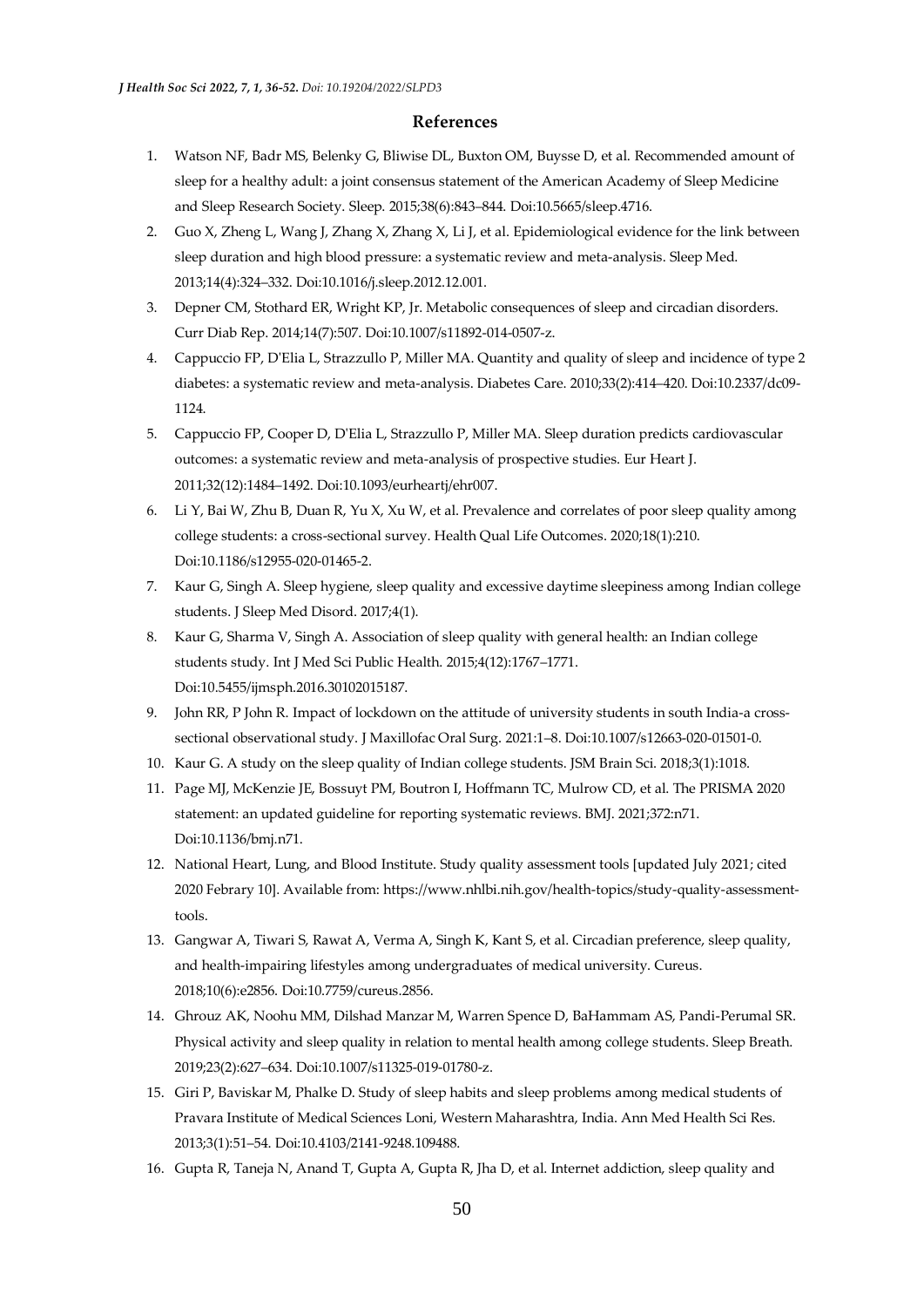depressive symptoms amongst medical students in Delhi, India. Community Ment Health J. 2021;57(4):771–776. Doi:10.1007/s10597-020-00697-2.

- 17. Gupta S, Bhardwaj A, Nadda A, Gill A, Mittal A, Gupta S. A comparative study of sleep quality in different phases of the medical course: a study from Haryana (north India). J Family Med Prim Care. 2020;9(4):2006–2010. Doi:10.4103/jfmpc.jfmpc\_1137\_19.
- 18. Kaur G, Singh A. Excessive daytime sleepiness and its pattern among Indian college students. Sleep Med. 2017;29:23–28. Doi:10.1016/j.sleep.2016.08.020.
- 19. Kochuvilayil T, Fernandez RS, Moxham LJ, Lord H, Alomari A, Hunt L, et al. COVID-19: knowledge, anxiety, academic concerns and preventative behaviours among Australian and Indian undergraduate nursing students: a cross-sectional study. J Clin Nurs. 2021;30(5-6):882. Doi:10.1111/jocn.15634.
- 20. Kumari R, Jain K, Nath B. Sleep quality assessment among college students using Pittsburgh Sleep Quality Index in a municipal corporation area of Uttarakhand, India. Ceylon Med J. 2020;65:86. Doi:10.4038/cmj.v65i4.9279.
- 21. Majumdar P, Biswas A, Sahu S. COVID-19 pandemic and lockdown: cause of sleep disruption, depression, somatic pain, and increased screen exposure of office workers and students of India. Chronobiol Int. 2020;37(8):1191–1200. Doi:10.1080/07420528.2020.1786107.
- 22. Manzar D, Zannat W, Kaur M, Hussain ME. Sleep in university students across years of university education and gender influences. Int J Adolesc Med Health. 2014;27. Doi:10.1515/ijamh-2014-0037.
- 23. Shad R, Thawani R, Goel A. Burnout and sleep quality: a cross-sectional questionnaire-based study of medical and non-medical students in India. Cureus. 2015;7(10):e361. Doi:10.7759/cureus.361.
- 24. Saraswathi I, Saikarthik J, Senthil Kumar K, Madhan Srinivasan K, Ardhanaari M, Gunapriya R. Impact of COVID-19 outbreak on the mental health status of undergraduate medical students in a COVID-19 treating medical college: a prospective longitudinal study. PeerJ. 2020;8:e10164. Doi:10.7717/peerj.10164.
- 25. Buysse DJ, Reynolds CF, 3rd, Monk TH, Berman SR, Kupfer DJ. The Pittsburgh Sleep Quality Index: a new instrument for psychiatric practice and research. Psychiatry Res. 1989;28(2):193–213. Doi:10.1016/0165-1781(89)90047-4.
- 26. Johns MW. A new method for measuring daytime sleepiness: the Epworth Sleepiness Scale. Sleep. 1991;14(6):540–545. Doi:10.1093/sleep/14.6.540.
- 27. Roenneberg T, Wirz-Justice A, Merrow M. Life between clocks: daily temporal patterns of human chronotypes. Rhythms. 2003;18(1):80–90. Doi:10.1177/0748730402239679.
- 28. Horne JA, Ostberg O. A self-assessment questionnaire to determine morningness-eveningness in human circadian rhythms. Int J Chronobiol. 1976;4(2):97–110.
- 29. Marteau TM, Bekker H. The development of a six-item short-form of the state scale of the Spielberger State—Trait Anxiety Inventory (STAI). Br J Clin Psychol. 1992;31(3):301–306. Doi:10.1111/j.2044- 8260.1992.tb00997.x.
- 30. Demerouti E, Bakker AB, Vardakou I, Kantas A. The convergent validity of two burnout instruments: a multitrait-multimethod analysis. Eur J Psychol Assess. 2003;19(1):12. Doi:10.1027/1015-5759.19.1.12.
- 31. Bapat R, van Geel M, Vedder P. Socio-economic status, time spending, and sleep duration in Indian children and adolescents. J Child Fam Stud. 2017;26(1):80–87. Doi:10.1007/s10826-016-0557-8.
- 32. Brown FC, Buboltz WC, Jr., Soper B. Development and evaluation of the Sleep Treatment and Education Program for Students (STEPS). J Am Coll Health. 2006;54(4):231–237.